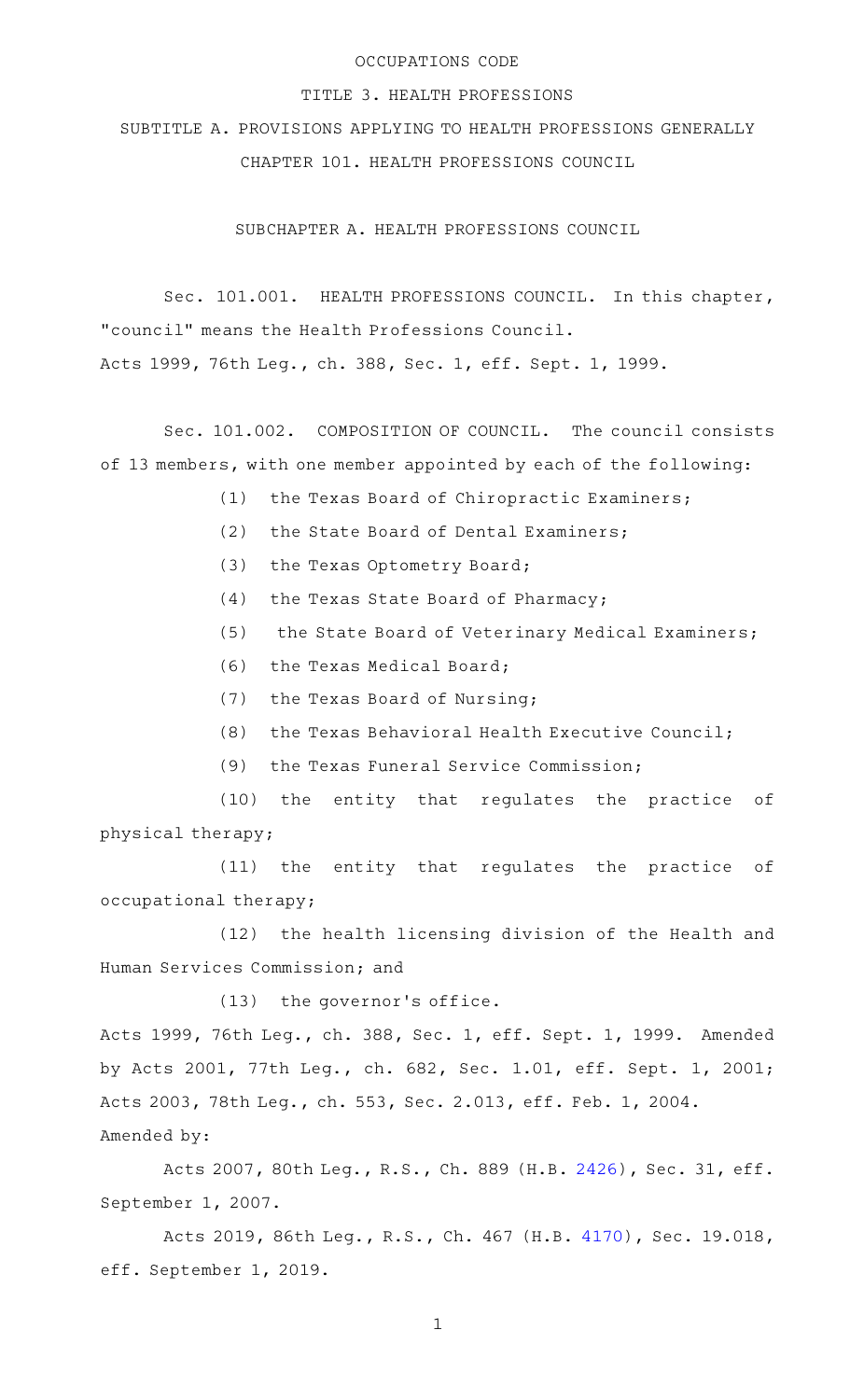Acts 2019, 86th Leg., R.S., Ch. 768 (H.B. [1501\)](http://www.legis.state.tx.us/tlodocs/86R/billtext/html/HB01501F.HTM), Sec. 3.007, eff. September 1, 2019.

Sec. 101.003. OFFICERS. The council shall elect from the council 's members a presiding officer and assistant presiding officer to conduct the business of the council. Acts 1999, 76th Leg., ch. 388, Sec. 1, eff. Sept. 1, 1999.

Sec. 101.004. COMPENSATION OF MEMBERS. A member of the council is not entitled to receive compensation or a per diem for the member 's service on the council.

Acts 1999, 76th Leg., ch. 388, Sec. 1, eff. Sept. 1, 1999.

Sec. 101.005. COUNCIL STAFF. The council may employ staff or designate staff for the council from the employees of the regulatory agencies listed in Section [101.002](http://www.statutes.legis.state.tx.us/GetStatute.aspx?Code=OC&Value=101.002) as necessary for the council to carry out the council 's duties. Acts 1999, 76th Leg., ch. 388, Sec. 1, eff. Sept. 1, 1999.

Sec. 101.006. BUDGET. The council shall adopt an annual budget that is funded by a prorated assessment paid by the regulatory agencies listed in Section [101.002](http://www.statutes.legis.state.tx.us/GetStatute.aspx?Code=OC&Value=101.002). Acts 1999, 76th Leg., ch. 388, Sec. 1, eff. Sept. 1, 1999.

Sec. 101.007. DUTIES OF COUNCIL. The council shall:

(1) administer the functions provided by this chapter; and

(2) provide a means for the regulatory agencies represented on the council to coordinate administrative and regulatory efforts.

Acts 1999, 76th Leg., ch. 388, Sec. 1, eff. Sept. 1, 1999.

## SUBCHAPTER B. TELEPHONE COMPLAINT SYSTEM

Sec. 101.051. TELEPHONE COMPLAINT SYSTEM. The council shall establish and operate a toll-free telephone complaint system to provide assistance and referral services for persons making a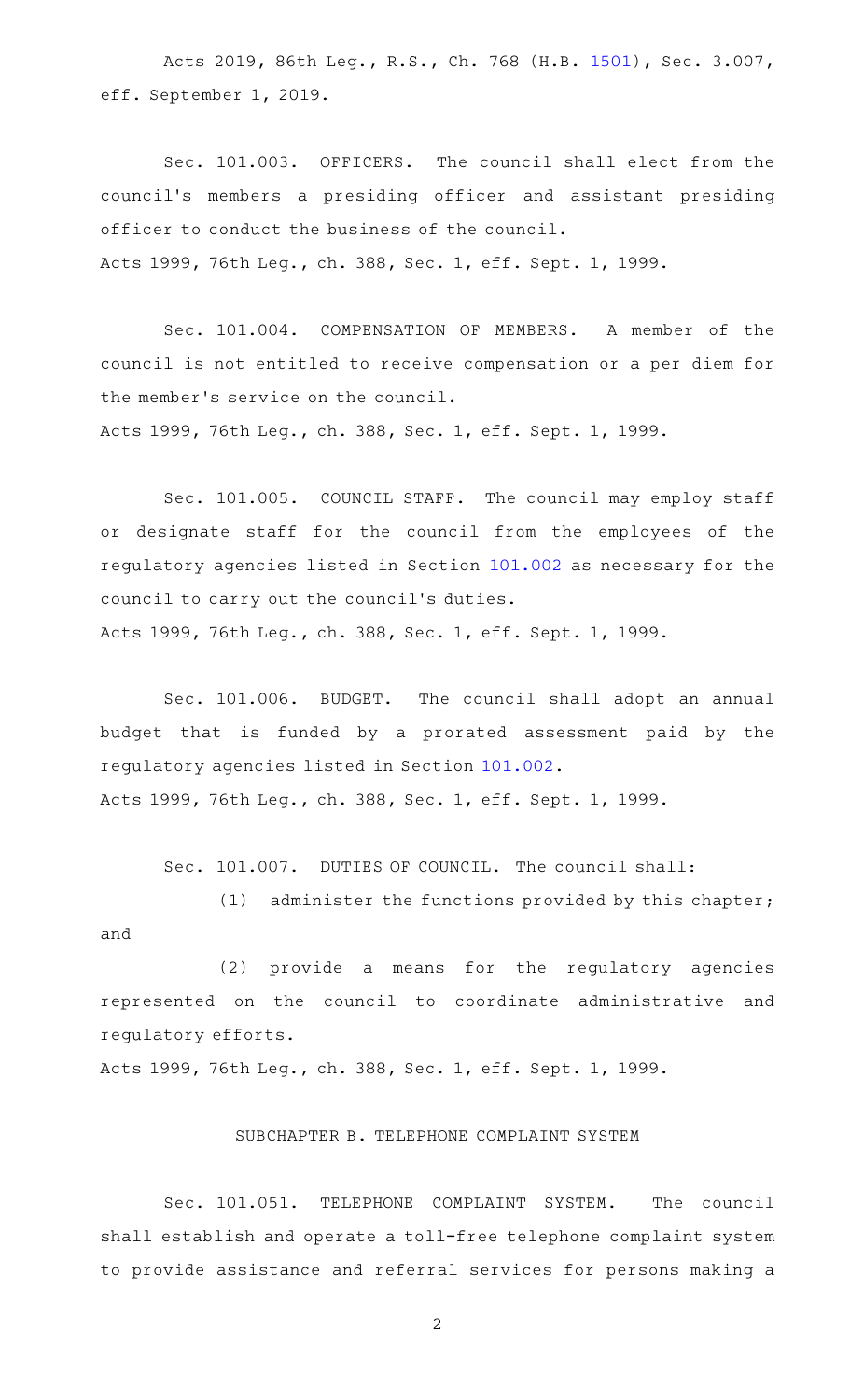complaint relating to a health profession regulated by the state. Acts 1999, 76th Leg., ch. 388, Sec. 1, eff. Sept. 1, 1999.

Sec. 101.0515. APPLICABILITY OF SUBCHAPTER. This subchapter does not apply to the Texas Funeral Service Commission. Added by Acts 2001, 77th Leg., ch. 682, Sec. 1.02, eff. Sept. 1, 2001.

Sec. 101.052. TELEPHONE LISTING. A state agency that regulates a health profession shall list the toll-free telephone number of the complaint system with the agency 's regular telephone number.

Acts 1999, 76th Leg., ch. 388, Sec. 1, eff. Sept. 1, 1999.

Sec. 101.053. CONFIDENTIALITY. A complaint, adverse report, or other information regarding the content of a complaint in the possession of the council or its employee or agent relating to a person initiating a complaint or the license holder who is the subject of the complaint is privileged and confidential and is not subject to discovery, subpoena, or other means of legal compulsion for release to anyone other than:

(1) a council employee or agent involved in collecting complaint information;

(2) the specific council member agency or board responsible for regulating the health profession in which the person who is the subject of the complaint is a license holder; or

(3) an employee or agent of the member agency or board who is involved in the discipline of license holders. Acts 1999, 76th Leg., ch. 388, Sec. 1, eff. Sept. 1, 1999.

#### SUBCHAPTER C. TRAINING PROGRAM

Sec. 101.101. TRAINING PROGRAM. (a) The council shall establish a training program for the governing bodies of state agencies that regulate health professions.

(b) Before a member of a governing body may assume the member 's duties and before the member may be confirmed by the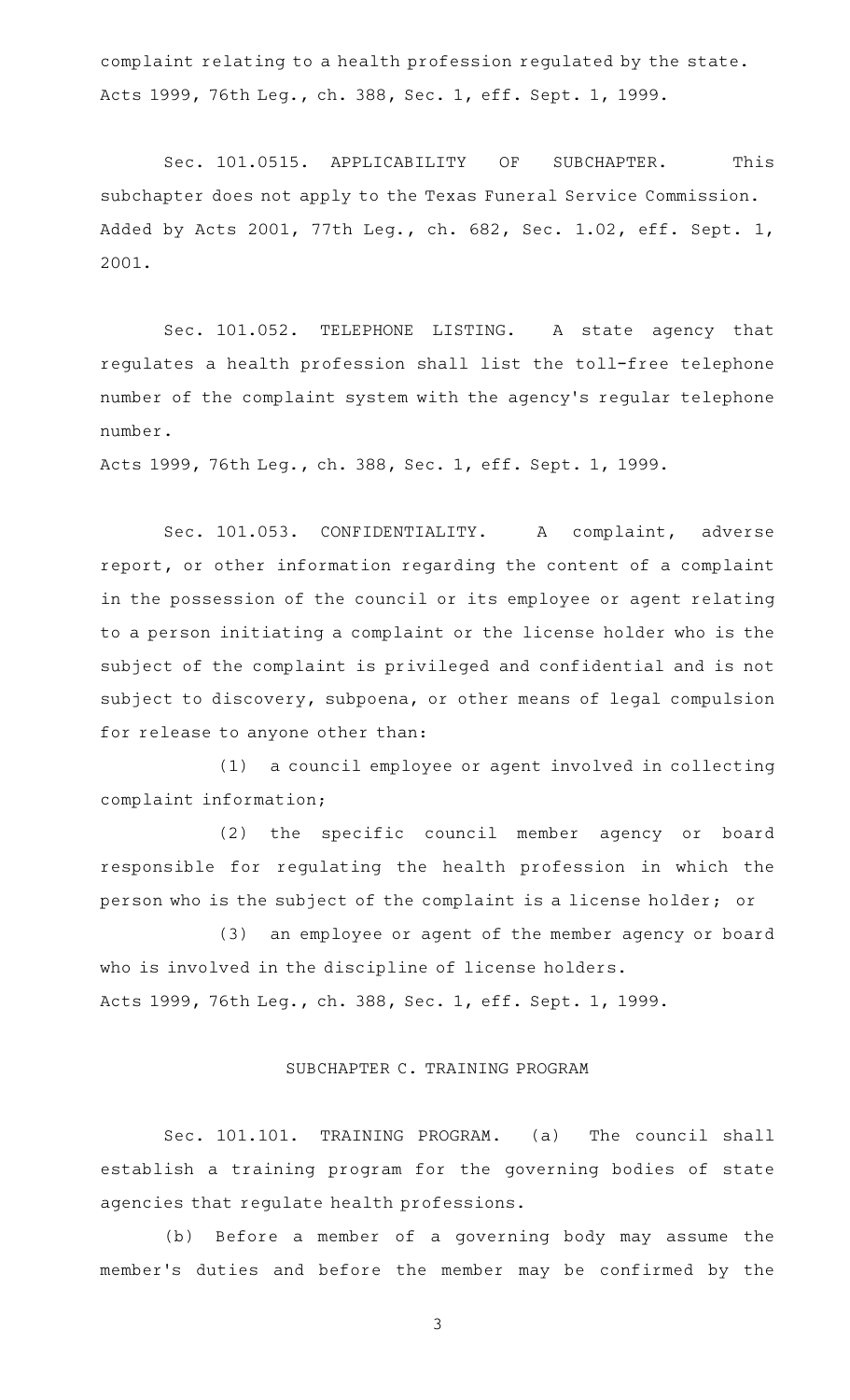senate, the member must complete at least one course of the training program established under this section.

Acts 1999, 76th Leg., ch. 388, Sec. 1, eff. Sept. 1, 1999.

Sec. 101.102. PROGRAM REQUIREMENTS. The training program must provide information to a participant regarding:

(1) the enabling legislation that created the governing body to which the member is appointed;

(2) the programs operated by the state agency governed by the governing body;

(3) the role and functions of that state agency;

(4) the rules of that state agency with an emphasis on the rules that relate to disciplinary and investigatory authority;

 $(5)$  the current budget for that state agency;

(6) the results of the most recent formal audit of that state agency;

(7) the requirements of the:

(A) open meetings law, Chapter [551,](http://www.statutes.legis.state.tx.us/GetStatute.aspx?Code=GV&Value=551) Government

Code;

(B) open records law, Chapter [552](http://www.statutes.legis.state.tx.us/GetStatute.aspx?Code=GV&Value=552), Government Code; and

(C) administrative procedure law, Chapter [2001](http://www.statutes.legis.state.tx.us/GetStatute.aspx?Code=GV&Value=2001), Government Code;

(8) the requirements of the conflict of interest laws and other laws relating to public officials; and

(9) any applicable ethics policies adopted by that state agency or the Texas Ethics Commission. Acts 1999, 76th Leg., ch. 388, Sec. 1, eff. Sept. 1, 1999.

# SUBCHAPTER D. REPORTING REQUIREMENTS

Sec. 101.151. ANNUAL REPORT. (a) The council shall prepare an annual report that includes:

(1) a statistical compilation of enforcement actions taken by a regulatory agency listed in Section [101.002](http://www.statutes.legis.state.tx.us/GetStatute.aspx?Code=OC&Value=101.002);

(2) recommendations for statutory changes to improve the regulation of the health care professions;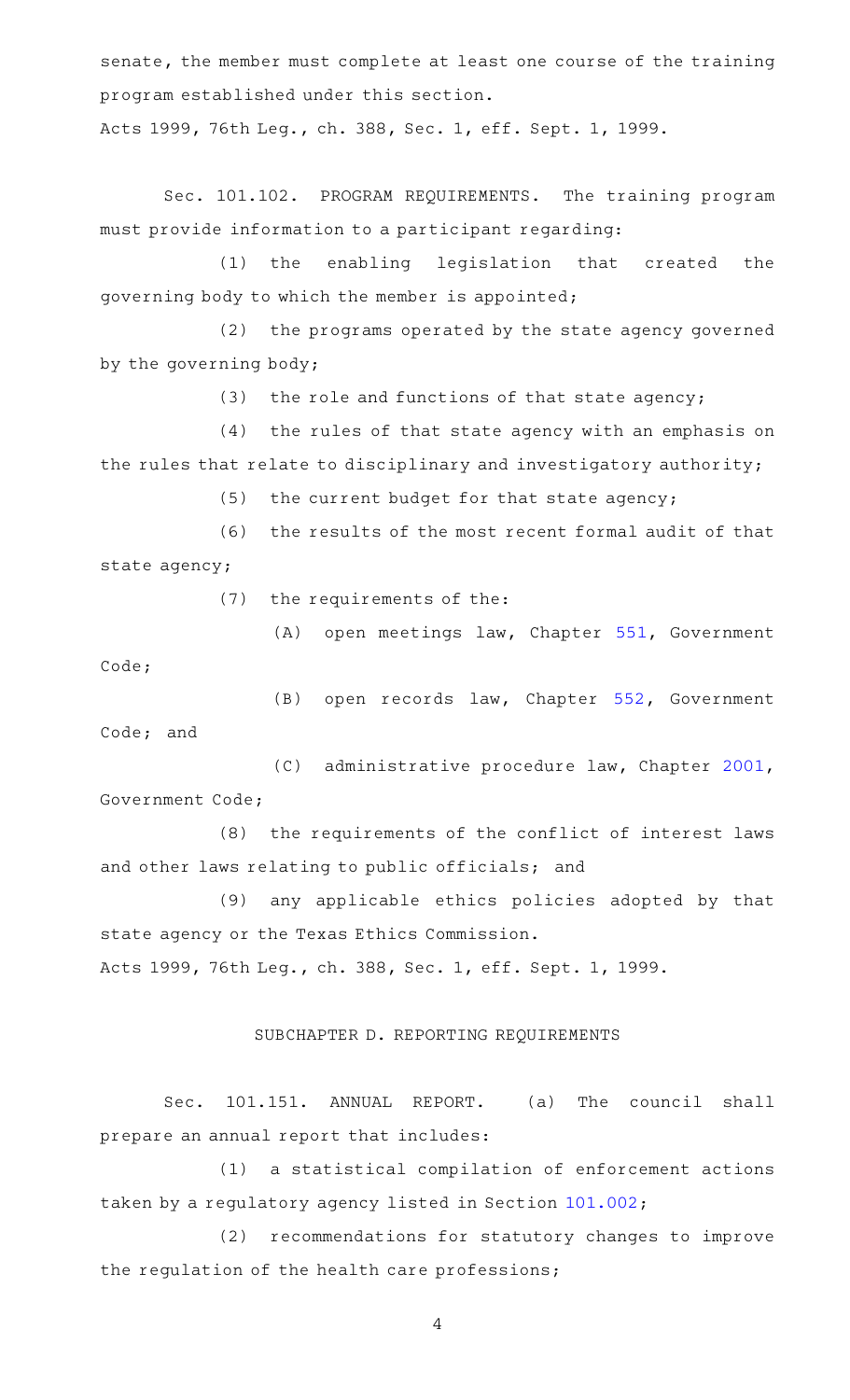(3) strategies to expand the health care workforce in this state, including:

(A) methods for reducing the time required to process license applications for health care professions;

(B) methods for increasing the number of health care practitioners providing mental and behavioral health care services; and

(C) any statutory and legislative appropriation recommendations the council determines are appropriate for expanding the health care workforce in this state, including recommendations for expanding the health care workforce in medically underserved areas; and

(4) other relevant information and recommendations determined necessary by the council.

(b) The council shall send the report to the governor, the lieutenant governor, the speaker of the house of representatives, the chairs of the standing committees of the senate and the house of representatives having primary jurisdiction over public health, and the chairs of the standing committees of the senate and the house of representatives having primary jurisdiction over state finance or appropriations not later than February 1 of each year. Acts 1999, 76th Leg., ch. 388, Sec. 1, eff. Sept. 1, 1999. Amended by:

Acts 2019, 86th Leg., R.S., Ch. 644 (S.B. [1636](http://www.legis.state.tx.us/tlodocs/86R/billtext/html/SB01636F.HTM)), Sec. 1, eff. June 10, 2019.

SUBCHAPTER E. GROUNDS FOR LICENSE REVOCATION OR DENIAL

Sec. 101.201. FALSE, MISLEADING, OR DECEPTIVE ADVERTISING. (a) A person may not use advertising that is false, misleading, deceptive, or not readily subject to verification.

(b) False, misleading, or deceptive advertising or advertising not readily subject to verification includes advertising that:

(1) makes a material misrepresentation of fact or omits a fact necessary to make the statement as a whole not materially misleading;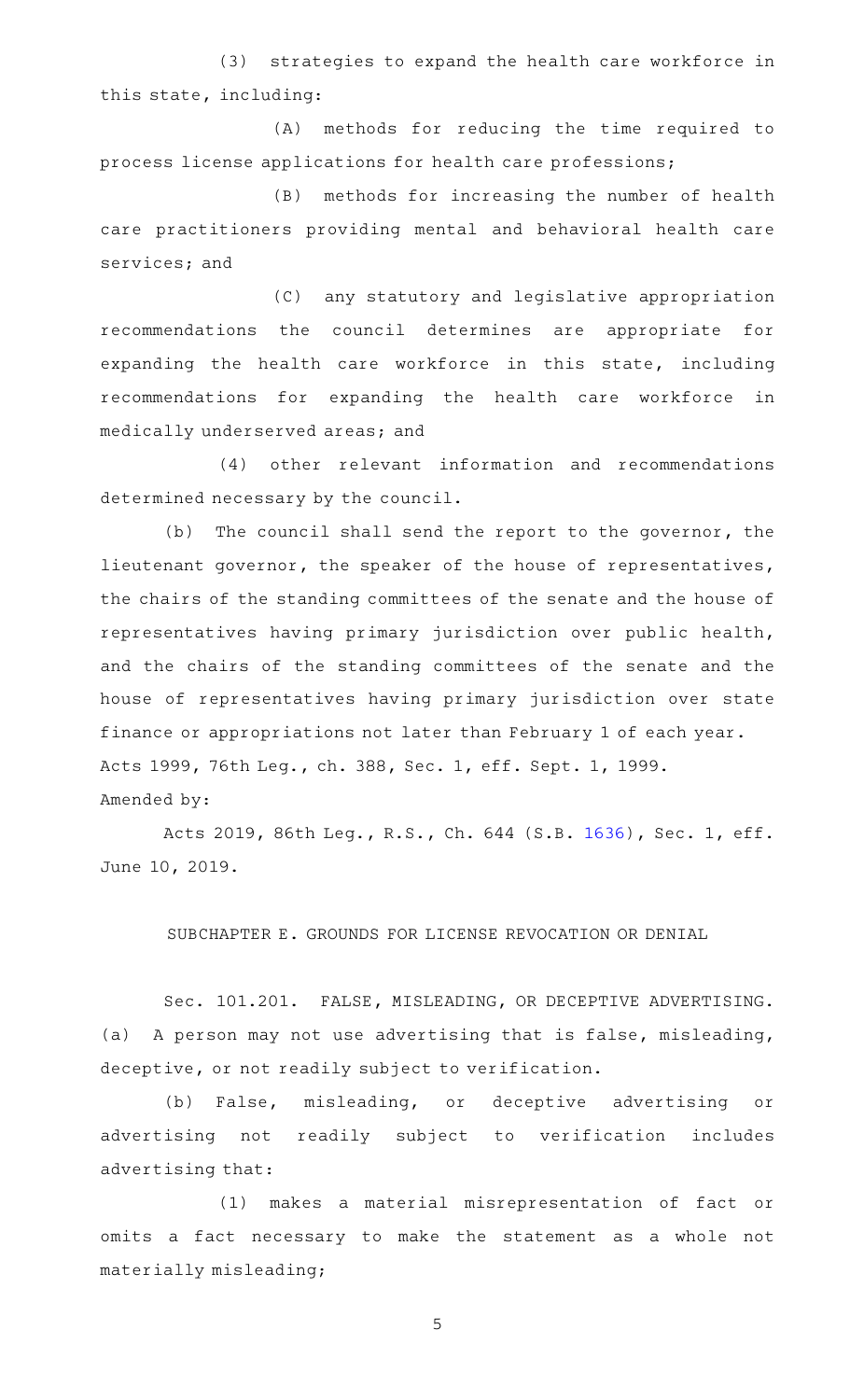(2) makes a representation likely to create an unjustified expectation about the results of a health care service or procedure;

(3) compares a health care professional's services with another health care professional 's services unless the comparison can be factually substantiated;

 $(4)$  contains a testimonial;

(5) causes confusion or misunderstanding as to the credentials, education, or licensing of a health care professional;

(6) represents that health care insurance deductibles or copayments may be waived or are not applicable to health care services to be provided if the deductibles or copayments are required;

(7) represents that the benefits of a health benefit plan will be accepted as full payment when deductibles or copayments are required;

(8) makes a representation that is designed to take advantage of the fears or emotions of a particularly susceptible type of patient; or

(9) represents in the use of a professional name a title or professional identification that is expressly or commonly reserved to or used by another profession or professional. Acts 1999, 76th Leg., ch. 388, Sec. 1, eff. Sept. 1, 1999.

Sec. 101.203. OVERCHARGING OR OVERTREATING. A health care professional may not violate Section [311.0025](http://www.statutes.legis.state.tx.us/GetStatute.aspx?Code=HS&Value=311.0025), Health and Safety Code.

Acts 1999, 76th Leg., ch. 388, Sec. 1, eff. Sept. 1, 1999. Amended by Acts 2001, 77th Leg., ch. 1420, Sec. 14.011(a), eff. Sept. 1, 2001.

Sec. 101.204. REMEDIES. (a) A violation of this subchapter is subject to action by the appropriate health licensing agency as a ground for revocation or denial of a license.

(b) A violation of Section [101.201](http://www.statutes.legis.state.tx.us/GetStatute.aspx?Code=OC&Value=101.201) is grounds for action under Section [17.47](http://www.statutes.legis.state.tx.us/GetStatute.aspx?Code=BC&Value=17.47), [17.58](http://www.statutes.legis.state.tx.us/GetStatute.aspx?Code=BC&Value=17.58), [17.60](http://www.statutes.legis.state.tx.us/GetStatute.aspx?Code=BC&Value=17.60), or [17.61](http://www.statutes.legis.state.tx.us/GetStatute.aspx?Code=BC&Value=17.61), Business & Commerce Code, by the consumer protection division of the office of the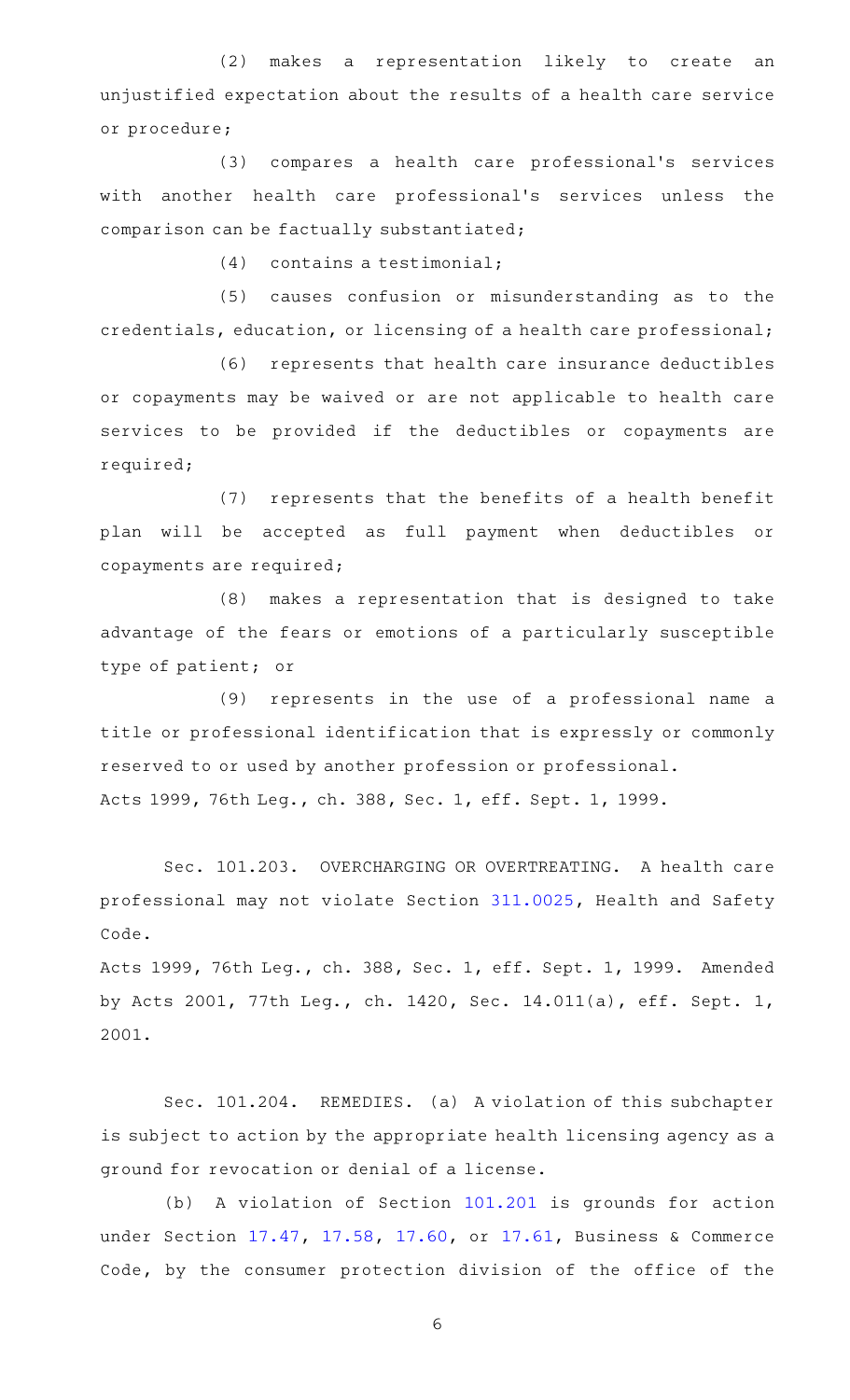attorney general.

(c) A violation of Section [101.201](http://www.statutes.legis.state.tx.us/GetStatute.aspx?Code=OC&Value=101.201) does not create a private cause of action, including an action for breach of warranty or for an implied contract or warranty for good and workmanlike service. Acts 1999, 76th Leg., ch. 388, Sec. 1, eff. Sept. 1, 1999.

### SUBCHAPTER F. ENFORCEMENT

Sec. 101.251. CIVIL PENALTY. (a) A person who violates this chapter is liable to the state for a civil penalty in an amount not to exceed \$1,000 for each violation. Each day a violation occurs constitutes a separate violation.

(b) The attorney general may initiate an action under this section by filing suit in a district court in Travis County or in the county in which the violation occurred.

(c) The attorney general may recover reasonable expenses incurred in obtaining a civil penalty under this section, including court costs, reasonable attorney 's fees, reasonable investigative costs, witness fees, and deposition expenses.

(d) A civil penalty recovered under this section shall be deposited in the state treasury. Acts 1999, 76th Leg., ch. 388, Sec. 1, eff. Sept. 1, 1999.

Sec. 101.252. INJUNCTION. (a) The attorney general or the appropriate health licensing agency may bring an action for an injunction to stop a violation or threatened violation of this chapter.

(b) The attorney general or health licensing agency may recover reasonable expenses incurred in obtaining an injunction under this section, including court costs, reasonable attorney 's fees, reasonable investigative costs, witness fees, and deposition expenses.

Acts 1999, 76th Leg., ch. 388, Sec. 1, eff. Sept. 1, 1999.

Sec. 101.253. REMEDIES NOT EXCLUSIVE. The remedies provided by this chapter are in addition to any other remedy provided by law, including rules.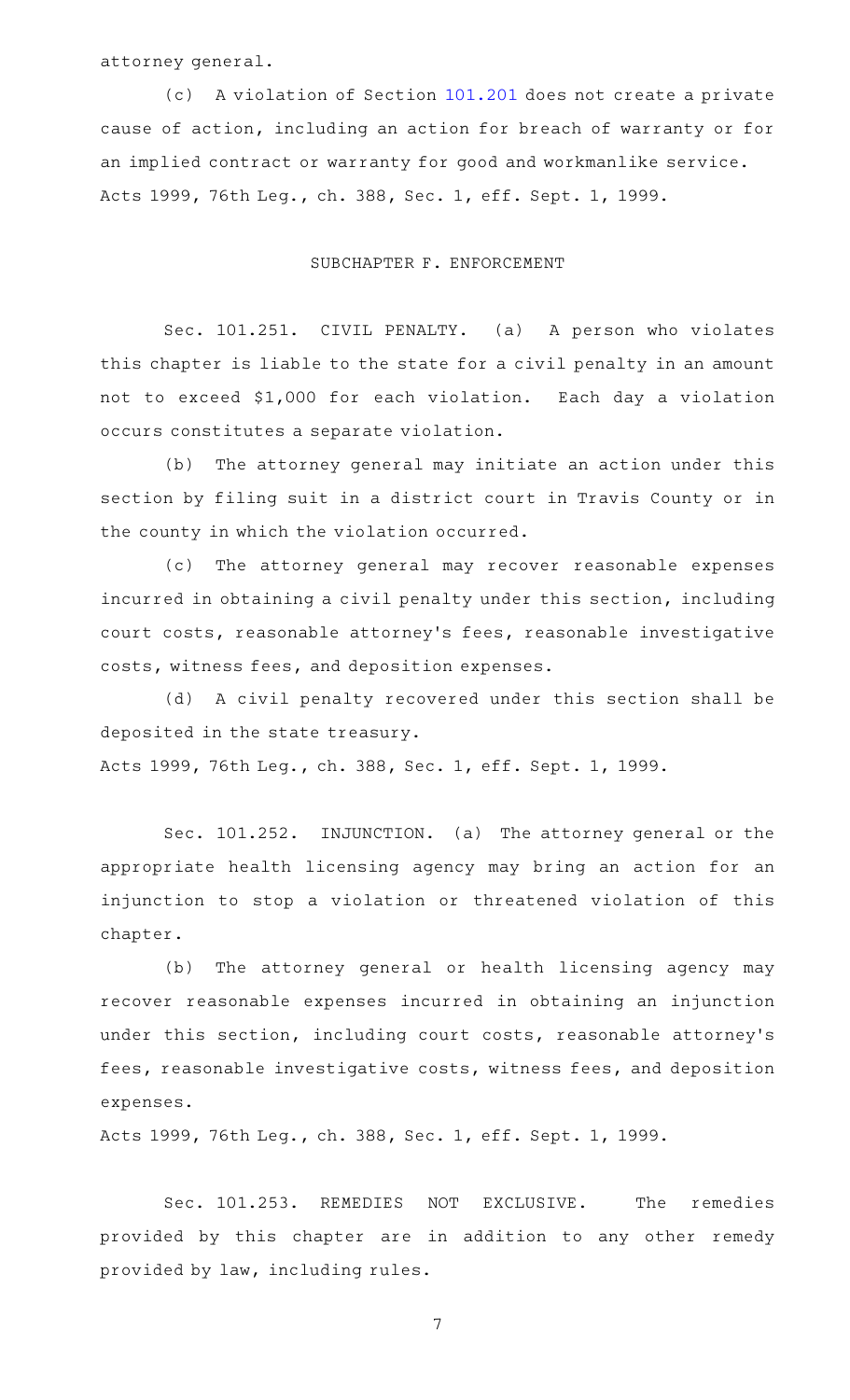Acts 1999, 76th Leg., ch. 388, Sec. 1, eff. Sept. 1, 1999.

SUBCHAPTER G. OFFICE OF PATIENT PROTECTION

Sec. 101.301. GENERAL PROVISIONS. (a) In this subchapter:

(1) "Consumers as a class" means five or more individuals whose complaints are of the same or similar regulatory and factual circumstances and issues.

(2) "Licensing agency" means a health occupation regulatory agency that is a member of the council.

(3) "Office" means the office of patient protection.

(b) The council shall establish an office of patient protection within the council to represent the interests of consumers in matters before licensing agencies. Added by Acts 2003, 78th Leg., ch. 305, Sec. 1, eff. Sept. 1, 2003.

Sec. 101.302. EXECUTIVE COMMITTEE; DIRECTOR. (a) The governor shall appoint an executive committee consisting of at least three members who are public members of the governing bodies of licensing agencies. The executive committee shall appoint a director for the office. The director shall be responsible for administering the provisions of this subchapter.

 $(b)$  The director may not be:

(1) a health care professional licensed or certified by a licensing agency;

(2) financially involved with the provision of health care or with an entity that provides health care, including an entity regulated by a licensing agency;

 $(3)$  an officer, employee, or paid consultant of a trade association for a profession that is regulated by a licensing agency;

(4) an officer, employee, or paid consultant of a trade association for an entity regulated by the Texas Department of Insurance; or

(5) required to register as a lobbyist under Chapter [305,](http://www.statutes.legis.state.tx.us/GetStatute.aspx?Code=GV&Value=305) Government Code, because of the person 's activities for compensation related to a person or organization subject to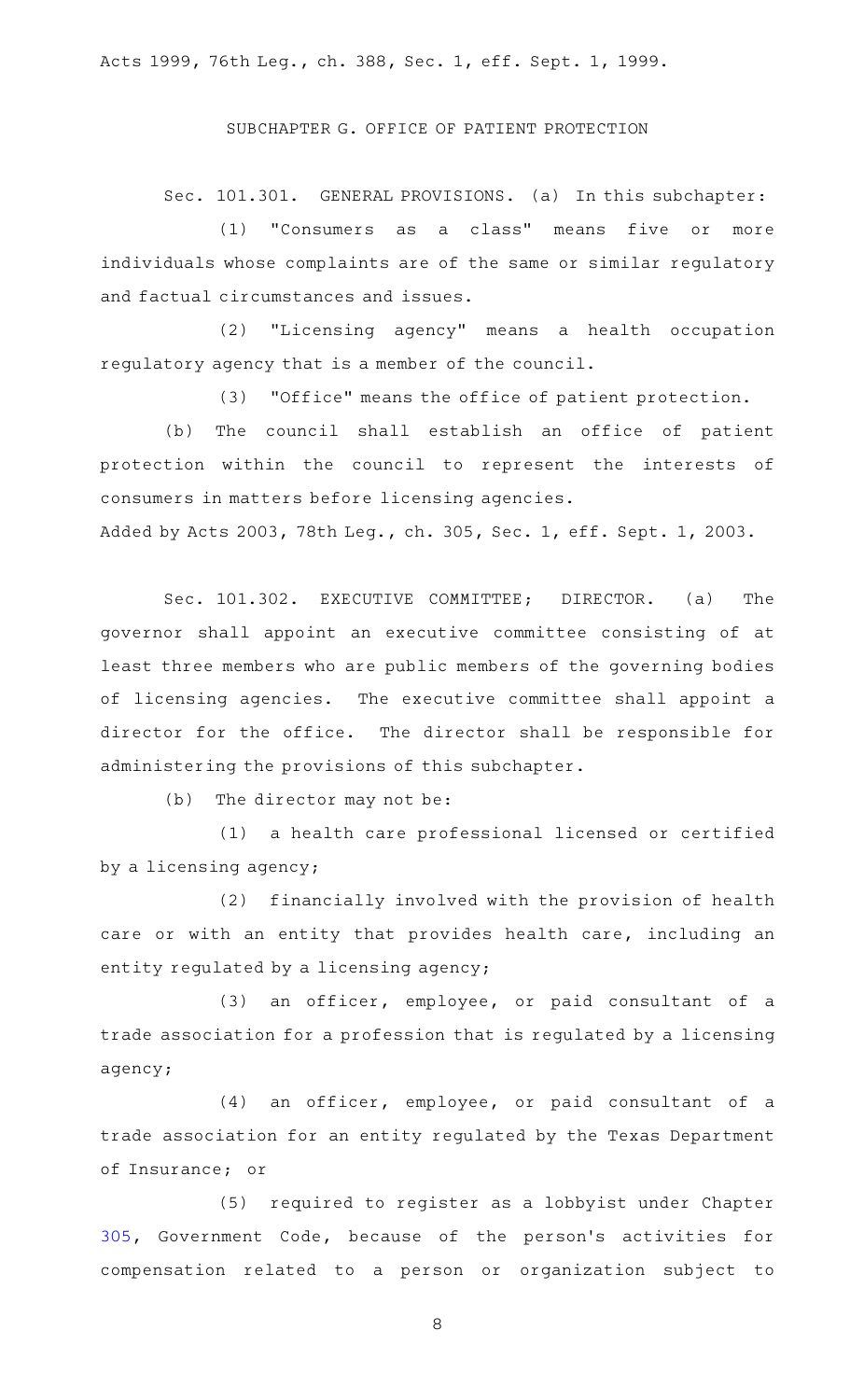regulation by a licensing agency.

Added by Acts 2003, 78th Leg., ch. 305, Sec. 1, eff. Sept. 1, 2003.

Sec. 101.303. ADMINISTRATIVE ATTACHMENT TO COUNCIL; REIMBURSEMENT. The office is located in the council but may not interfere with the other duties of the council. The office shall reimburse the council from fees received by the office under Section [101.307](http://www.statutes.legis.state.tx.us/GetStatute.aspx?Code=OC&Value=101.307) for administrative costs incurred by the council in providing administrative support for the office. Added by Acts 2003, 78th Leg., ch. 305, Sec. 1, eff. Sept. 1, 2003.

Sec. 101.304. PUBLIC INFORMATION PROVIDED BY OFFICE; STANDARD COMPLAINT FORM. (a) The office shall provide to the public information about the complaint process at each licensing agency.

(b) The office shall conduct a public awareness campaign to increase awareness of the telephone complaint system under Subchapter B.

(c) Through the use of the Internet and other information and communications media, the office shall provide information to the public in easily understood language regarding the complaint procedures and sanctions processes used by the licensing agencies.

 $(d)$  The office, in cooperation with the licensing agencies, shall adopt a standard complaint form that may be used by a member of the public to file a complaint with a licensing agency. Each licensing agency shall accept the form adopted under this section in addition to any other form required by the agency. Added by Acts 2003, 78th Leg., ch. 305, Sec. 1, eff. Sept. 1, 2003.

Sec. 101.305. POWERS AND DUTIES OF OFFICE. (a) The office shall:

(1) establish, in consultation with and on the approval of the council, protocols for interaction with licensing agencies;

(2) serve as the ombudsman for consumer complaints at the licensing agencies on the request of an individual consumer;

(3) assist consumers in obtaining information about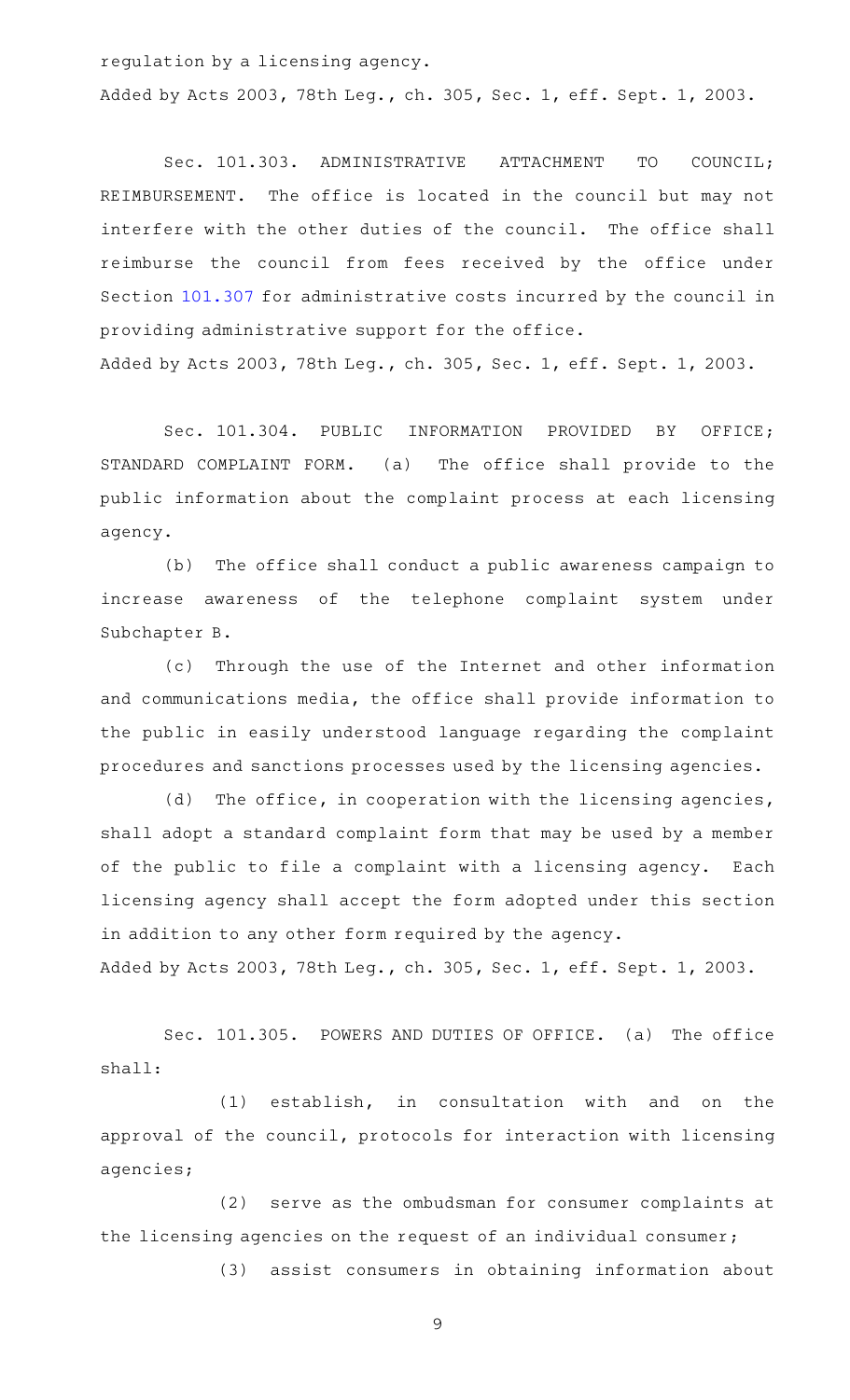the status of complaints; and

(4) review the Internet websites of licensing agencies and make recommendations to the agencies on making public information, including information relating to disciplinary actions, understandable to and easily accessible by the public.

 $(b)$  The office may:

(1) appear at or present information or testimony to a licensing agency on behalf of consumers as a class; and

(2) appeal the decisions of licensing agencies to the governing body of the appropriate licensing agency on behalf of consumers as a class but not for individual complainants.

(c) The office may not appeal an individual complainant's case before any agency.

 $(d)$  The office is entitled to access to:

 $(1)$  complaints received by a licensing agency, unless the access would jeopardize an ongoing investigation; and

(2) the public records of a licensing agency and the records of a licensing agency that are filed with the State Office of Administrative Hearings.

(e) The confidentiality requirements that apply to the records of a licensing agency and the sanctions for disclosure of confidential information apply to the office and to information obtained by the office under Subsection (d).

Added by Acts 2003, 78th Leg., ch. 305, Sec. 1, eff. Sept. 1, 2003.

Sec. 101.306. MONITORING OF AGENCIES. (a) The office shall review and evaluate rules proposed for adoption by the licensing agencies and changes made to the statutes that govern the operation of the agencies and the professions regulated by the agencies.

(b) The office may report to the legislature and recommend to licensing agencies changes in agency rules that, in the office 's judgment, would positively affect the interests of consumers.

(c) The office shall recommend changes to the statutes described by Subsection (a) to the Sunset Advisory Commission during the commission 's review of the relevant licensing agency. Added by Acts 2003, 78th Leg., ch. 305, Sec. 1, eff. Sept. 1, 2003.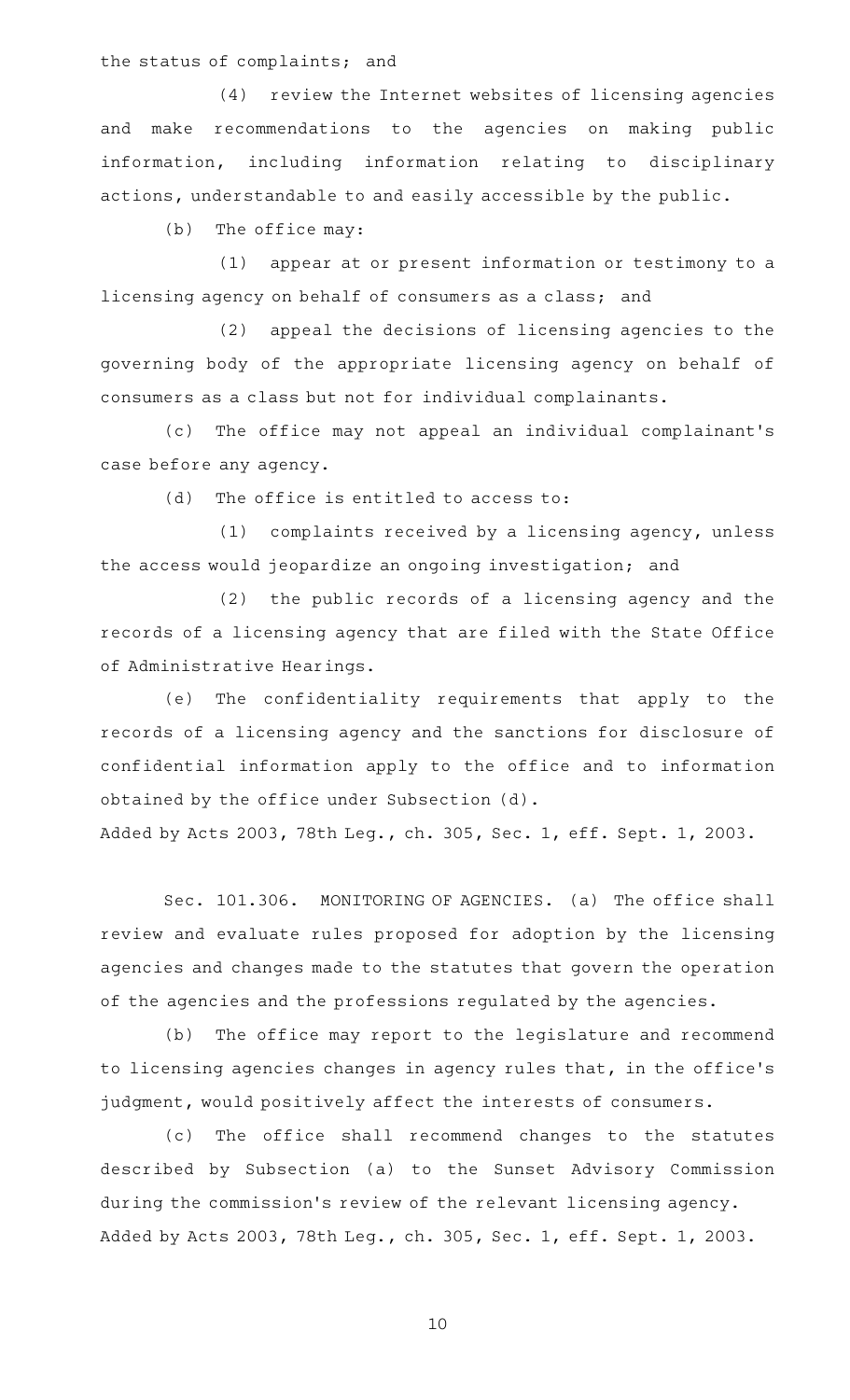Sec. 101.307. FUNDING OF OFFICE. (a) To provide funding sufficient for the office to exercise the powers and duties prescribed by this subchapter:

(1) the initial licensing or registration fee charged by each licensing agency is increased by \$5; and

(2) the renewal fee charged by each licensing agency is increased by \$1 for each year for which the license or registration is renewed.

(b) The fee increases authorized under this section shall be collected in the same manner as the assessment under Section [101.006.](http://www.statutes.legis.state.tx.us/GetStatute.aspx?Code=OC&Value=101.006) The council may spend the fees collected under this section only to fund the activities of the office under this subchapter.

Added by Acts 2003, 78th Leg., ch. 305, Sec. 1, eff. Sept. 1, 2003.

## SUBCHAPTER H. BILLING

Sec. 101.351. FAILURE TO PROVIDE BILLING INFORMATION. On the written request of a patient, a health care professional shall provide, in plain language, a written explanation of the charges for professional services previously made on a bill or statement for the patient. This section does not apply to a physician subject to Section [101.352.](http://www.statutes.legis.state.tx.us/GetStatute.aspx?Code=OC&Value=101.352)

Acts 1999, 76th Leg., ch. 388, Sec. 1, eff. Sept. 1, 1999. Transferred from Occupations Code, Section 101.202 and amended by Acts 2007, 80th Leg., R.S., Ch. 997 (S.B. [1731\)](http://www.legis.state.tx.us/tlodocs/80R/billtext/html/SB01731F.HTM), Sec. 6, eff. September 1, 2007.

Sec. 101.352. BILLING POLICIES AND INFORMATION; PHYSICIANS. (a) A physician shall develop, implement, and enforce written policies for the billing of health care services and supplies. The policies must address:

(1) any discounting of charges for health care services or supplies provided to an uninsured patient that is not covered by a patient 's third-party payor, subject to Chapter [552](http://www.statutes.legis.state.tx.us/GetStatute.aspx?Code=IN&Value=552), Insurance Code;

(2) any discounting of charges for health care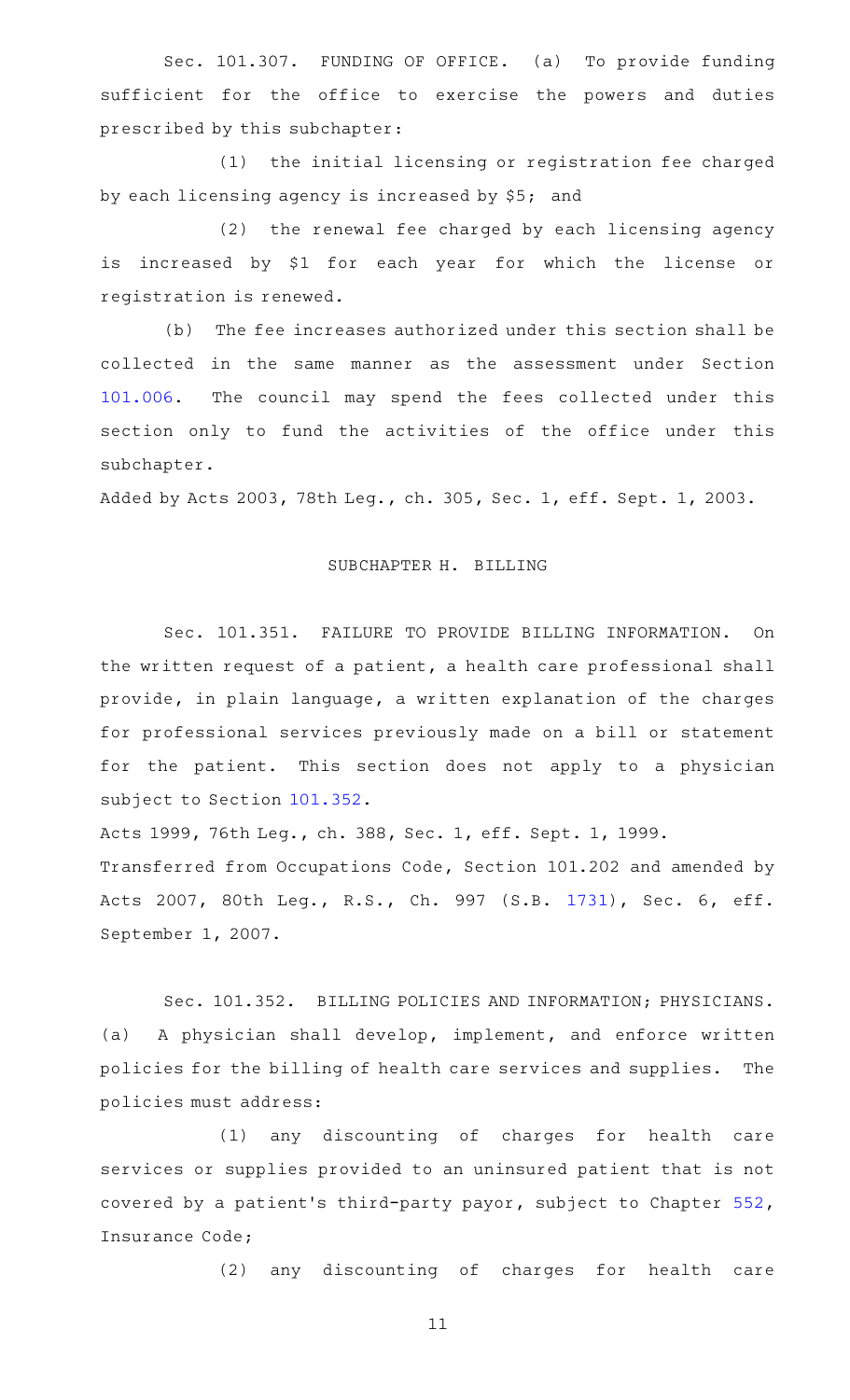services or supplies provided to an indigent patient who qualifies for services or supplies based on a sliding fee scale or a written charity care policy established by the physician;

(3) whether interest will be applied to any billed health care service or supply not covered by a third-party payor and the rate of any interest charged; and

(4) the procedure for handling complaints relating to billed charges for health care services or supplies.

(b) Each physician who maintains a waiting area shall post a clear and conspicuous notice of the availability of the policies required by Subsection (a) in the waiting area and in any registration, admission, or business office in which patients are reasonably expected to seek service.

(c) On the request of a patient who is seeking services that are to be provided on an out-of-network basis or who does not have coverage under a government program, health insurance policy, or health maintenance organization evidence of coverage, a physician shall provide an estimate of the charges for any health care services or supplies. The estimate must be provided not later than the 10th business day after the date of the request. A physician must advise the consumer that:

(1) the request for an estimate of charges may result in a delay in the scheduling and provision of the services;

(2) the actual charges for the services or supplies will vary based on the patient 's medical condition and other factors associated with performance of the services;

(3) the actual charges for the services or supplies may differ from the amount to be paid by the patient or the patient 's third-party payor; and

(4) the patient may be personally liable for payment for the services or supplies depending on the patient's health benefit plan coverage.

(d) For services provided in an emergency department of a hospital or as a result of an emergent direct admission, the physician shall provide the estimate of charges required by Subsection (c) not later than the 10th business day after the request or before discharging the patient from the emergency